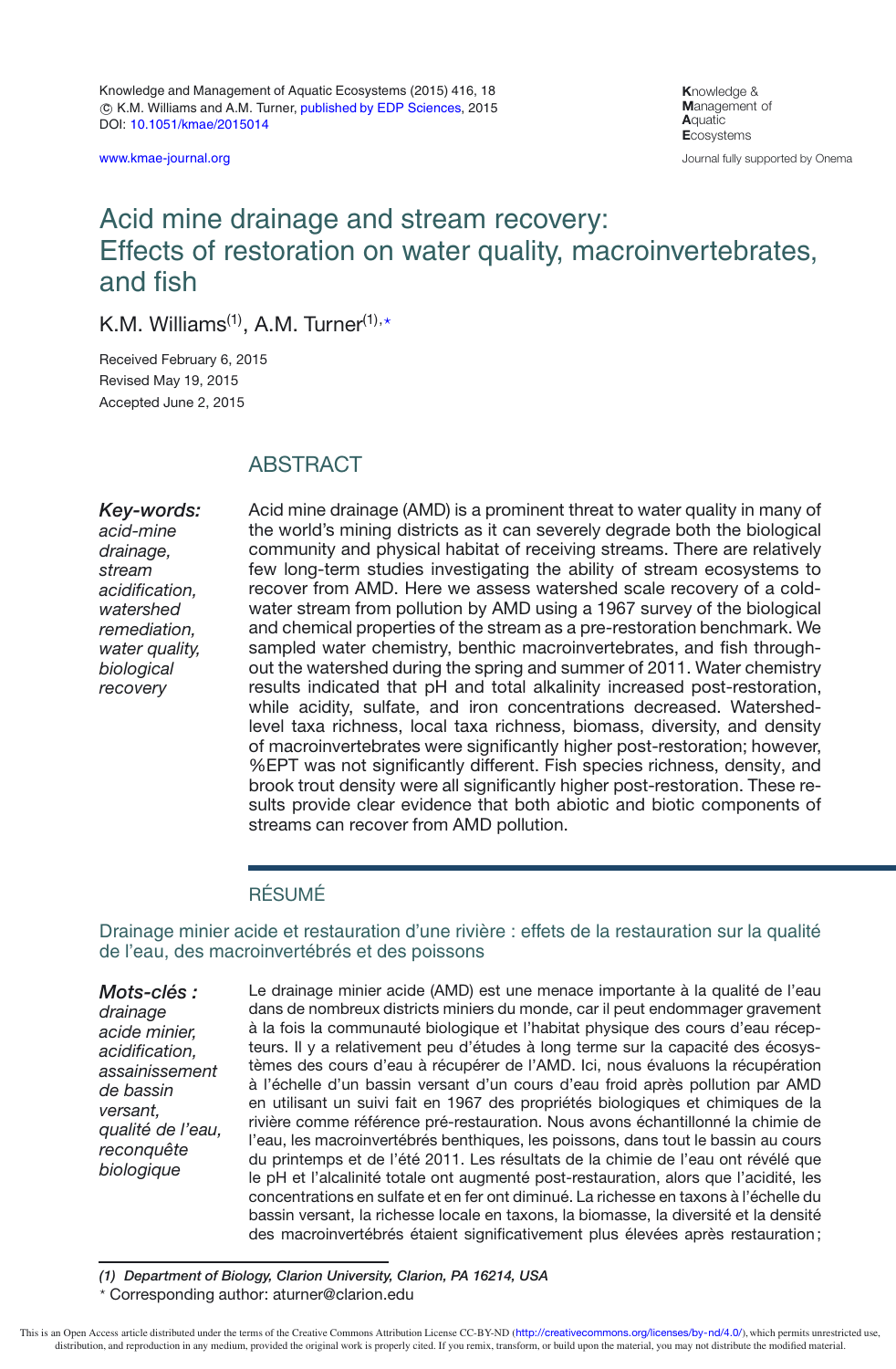cependant le % EPT n'était pas significativement différent. La richesse et la densité spécifique des poissons, la densité d'ombles de fontaine sont toutes sensiblement plus élevées post-restauration. Ces résultats démontrent clairement que les deux éléments abiotiques et biotiques des cours d'eau peuvent se remettre de la pollution AMD.

### INTRODUCTION

Acid mine drainage (AMD) is a persistent cause of water quality impairment in regions of the world that have experienced mining for coal or metal ores (Simate and Ndlovu, [2014](#page-10-0)). In the Northern Appalachians sub-region of the United States, approximately 10% of stream reaches are acidified by drainage from abandoned coal mines (Herlihy *et al.*, [1990\)](#page-10-1). The formation of AMD is triggered by a change in hydrology typically associated with mining. The large-scale earth disturbances expose pyrite  $(F \in S_2)$  and similar sulfide-bearing minerals to water and oxygen, which through a series of chemical reactions produces discharges with low pH and elevated concentrations of sulfates, iron, aluminum, and other dissolved metals (Johnson, [2003](#page-10-2); Akcil and Koldas, [2006;](#page-9-0) Jacobs *et al*., [2014\)](#page-10-3). Mine drainage enters surface waters through abandoned wells, mine openings, springs, or seeps in the watershed and can cause large reductions in stream pH and increases in dissolved metals. AMD can also degrade the physical habitat of streams, as iron hydroxide and other precipitates can clog interstitial spaces and cement substrate particles (DeNicola and Stapleton, [2002](#page-9-1)). These conditions can lead to declines in benthic macroinvertebrate richness, abundance, diversity, and biomass (Gerhardt *et al*., [2004](#page-9-2); Van Damme *et al*., [2008](#page-11-0); Alvial *et al*., [2012](#page-9-3)), as well as depressed fish abundance and diversity (Henry *et al*., [1999](#page-9-4)).

Economic costs associated with AMD-degraded waterways include increased costs for drinking water treatment, a decline in property values, and the loss of recreational opportunities. A substantial sum of government and private funds has been invested in an effort to mitigate AMD pollution. For example, the United States federal government has distributed more than 7.6 billion USD since 1977 *via* the Abandoned Mine Land Trust Fund, which is just one of several federal programs that fund remediation of water quality issues stemming from coal mining (United States Department of the Interior, [2015](#page-11-1)). Remediation techniques include filling, re-contouring, and re-vegetating surface mines, removing spoil piles, backfilling deep mines and boreholes, plugging abandoned oil and gas wells, as well as a variety of active (periodic chemical inputs) and passive treatment systems designed to treat polluted discharges before they enter streams (review in Johnson and Hallberg, [2005\)](#page-10-4).

In-stream water quality monitoring has been used to assess the effectiveness of AMD remediation efforts, but has typically been limited to evaluating stream reaches adjacent to the remediation site and sustained over short time spans (Wohl *et al*., [2005](#page-11-2)). Biological recovery may be slow because AMD involves physical degradation of the benthic habitat, and because recolonization by fish and insects can require long time spans. Additionally, the underlying problems usually encompass entire watersheds. Ultimately, long-term, watershed-scale monitoring efforts are necessary to assess the success of AMD remediation.

Despite the large body of research on AMD remediation, there are only a few studies that encompass large reaches and span decades. Considering the large expenditures directed towards AMD remediation, there is a clear need additional for pre- and post-restoration data collected over large spatial and temporal scales. Tom's Run, a stream that was historically polluted by acid mine drainage but has since been the site of various remediation efforts, provides an opportunity to assess watershed level recovery using data collected both before and after several decades of restoration.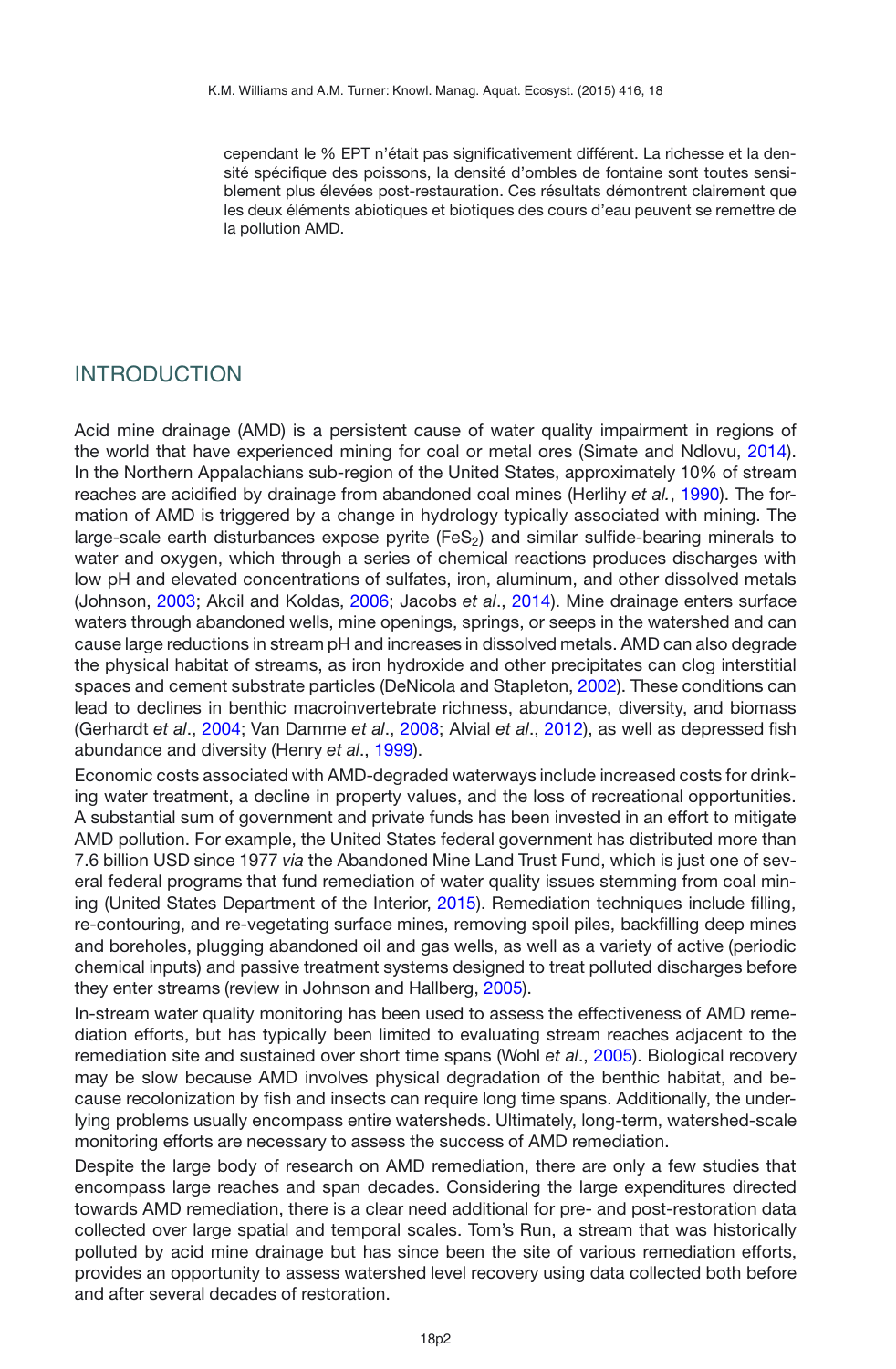## FIELD-SITE DESCRIPTION

Tom's Run (lower limit latitude: 41.331902, lower limit longitude: –79.207748) is a poorly buffered, cold-water stream that drains a 32.4 km<sup>2</sup> watershed in northwestern Pennsylvania, USA. Ninety-four percent of the watershed is forested, primarily by northern hardwood species and *Tsuga canadensis* (Eastern Hemlock). Most of the watershed is contained within the boundaries of Cook Forest State Park, and thus development of infrastructure is minimal and human population density is low. Other than the mining activity described below, there have been no significant changes in land use in recent decades.

Historically, there was extensive surface mining of coal from the ridges that form the periphery of the watershed (Merritt and Emrich, [1970](#page-10-5)), though mining ceased by the 1960's. Rain water percolating through the abandoned surface mines dissolved pyrite and resulted in widespread groundwater pollution (Merritt and Emrich, [1970;](#page-10-5) Stafford *et al*., [2004](#page-10-6)). Groundwater, confined between layers of shale and following plunging strata, carried the dissolved pyrite several kilometers or more from the mines and towards Tom's Run, sometimes from outside the boundaries of the surficial drainage basin. The polluted groundwater eventually emerged as artesian springs and seeps through a wide portion of the watershed (Stafford *et al*., [2004\)](#page-10-6).

In response to concern regarding the deteriorating water quality in Tom's Run, Dinsmore (1968) surveyed water chemistry, benthic macroinvertebrates, fish, and algae at locations along the entire mainstem of Tom's Run as well as in all of the tributaries. Based in part on Dinsmore's assessment, reclamation efforts were implemented between 1970 and 2000. Surface mines in the headwaters were recontoured and revegetated, deep mines were sealed and injected with a lime slurry, nearly all of the abandoned gas and oil wells in the watershed were plugged, and a passive treatment system including an anoxic limestone drain and two settling ponds was installed to treat a remaining AMD discharge (Merritt and Emrich, [1970;](#page-10-5) Hedin, [2001\)](#page-9-5).

Because Dinsmore's study was completed before remediation efforts were implemented, the watershed provides a valuable opportunity to evaluate the long-term recovery of a watershed subject to AMD pollution. We gathered post-restoration data during spring and summer 2011, surveying the same sites and utilizing the same sampling methodology as Dinsmore (1968), and demonstrate how pre- and post-restoration data collected over a 44-year time span can be used to quantitatively assess the watershed level recovery of Tom's Run from AMD.

## METHODS

### *> SAMPLING LOCATIONS AND DESCRIPTIONS*

Using Dinsmore's (1968) descriptions, we revisited 12 sample sites along the mainstem of Tom's Run, located at approximately equidistant intervals from the headwaters to the mouth. Sampling dates were chosen to coincide with Dinsmore's collection dates, and his sampling methodology was replicated as accurately as possible. Water chemistry and macroinvertebrate data were collected in both spring and summer of 2011. Spring collections occurred in late May, and summer collections occurred in mid-July. Fish were sampled once in late July. All sampling was conducted under stable, base flow conditions.

### *> WATER CHEMISTRY*

pH, temperature, and dissolved oxygen were measured in the field using a YSI-556 Multi-Probe-System calibrated to manufacturer's specifications. Water samples were collected in acid-washed 500 mL polyethylene bottles at each sampling site and transported on ice to an analytical laboratory for immediate analysis. Laboratory analyses of unfiltered water were conducted using Inductively Coupled Plasma Atomic Emission Spectroscopy for determination of total iron and sulfates. Total alkalinity and free acidity titrations were conducted fol-lowing standard protocols (APHA, [1998\)](#page-9-6). Samples were titrated to pH 8.3 with 0.02N sodium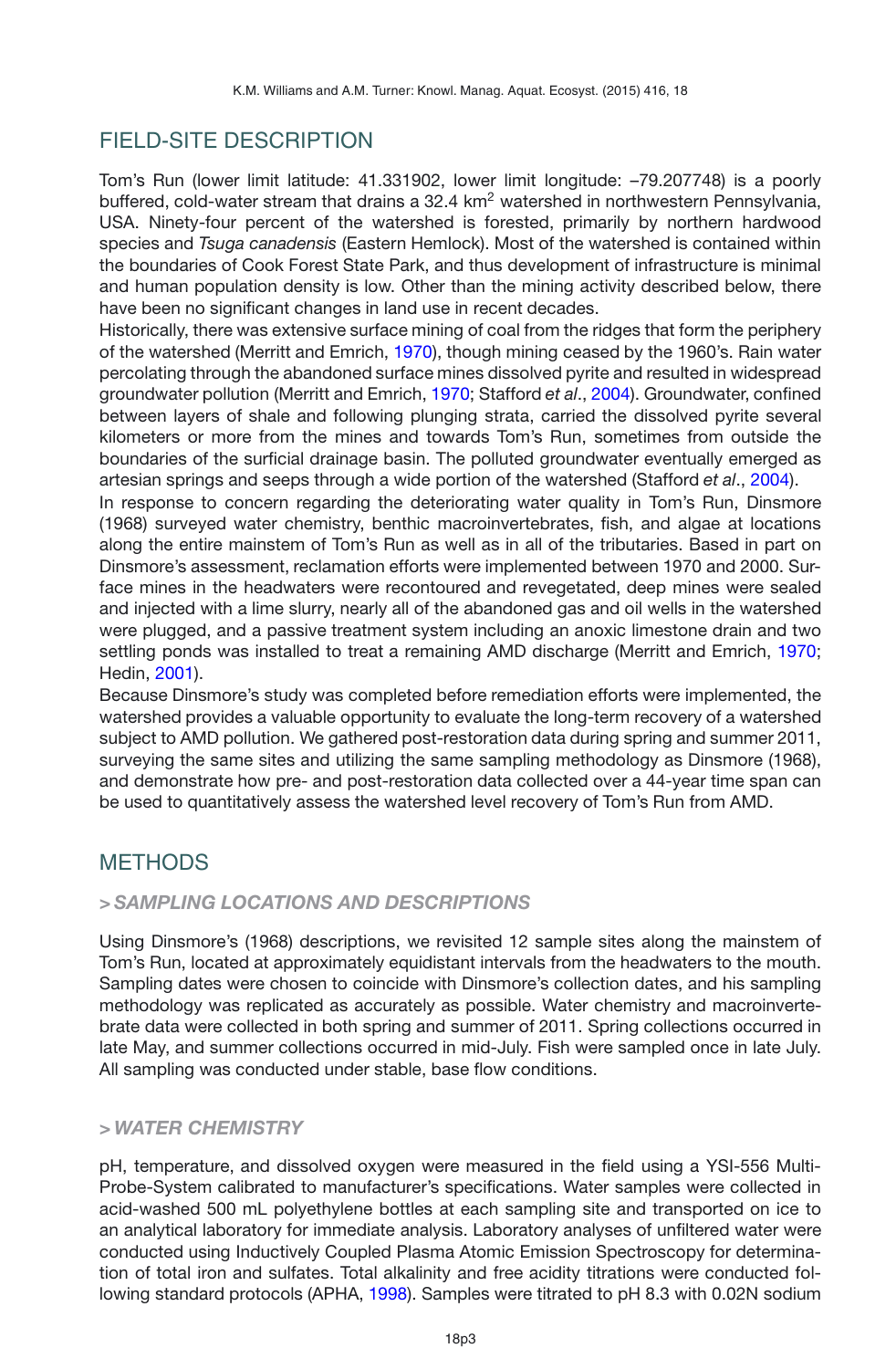hydroxide to determine free acidity, and pH 4.5 with 0.02N sulfuric acid to determine total alkalinity. Because we were interested in overall effects of restoration on water quality, we averaged spring and summer values for further analysis. pH values are the logarithm of hydrogen ion concentrations, so average pH values represent geometric mean of hydrogen ion concentration.

### *> MACROINVERTEBRATES*

Benthic macroinvertebrates were sampled using a 0.09  $m<sup>2</sup>$  Surber sampler. At each site, three samples were collected in separate riffles in accordance with Dinsmore's methodology. Macroinvertebrates were picked in the field and blotted to remove excess water before being transferred to an aluminum pan and weighed on a portable balance to determine live biomass. After weighing, specimens were preserved in 70% ethanol and later identified to genus and counted. Crayfish were collected but not included in the macroinvertebrate biomass; they were counted and returned to the stream. We calculated local taxonomic richness (mean number of genera per site), regional taxonomic richness (total number of genera across all sites), macroinvertebrate density (mean number of individuals per  $m^2$ ), % EPT (mean percent of total individuals comprised of Ephemeroptera, Plecoptera, and Trichoptera at each site), mean Shannon Wiener Diversity Index, and live biomass (mean mg·m<sup>-2</sup>). Watershed means were calculated by first averaging spring and summer values, and then averaging across sample sites. Jaccard's Similarity Index, which describes the proportion of shared taxa, was used to evaluate the similarity of the macroinvertebrate assemblage between 1967 and 2011.

### *> FISH*

Fish were sampled using a pulsed-DC backpack electrofishing unit over a 100 m transect at each sampling site, and each fish was identified to species before being returned to the stream. We calculated local species richness (mean number of fish species per 100 m transect), regional species richness (total number of fish species across all sites), fish density (mean number per 100 m transect), and brook trout density (mean number per 100 m transect).

### *> STATISTICAL ANALYSIS*

Paired *t*-tests were used to test for significant changes in water chemistry parameters, macroinvertebrate assemblage metrics, and fish metrics, between 1967 and 2011. A paired t-test, used in this way, is equivalent to an ANOVA with sample sites as blocks, and tests whether the mean value of each variable, averaged across sample sites, changed significantly between 1967 and 2011. Macroinvertebrate biomass data did not follow a normal distribution and were therefore log-transformed. Fish density and brook trout density were also non-normally distributed, and included zero values, therefore a  $log(x + 1)$  transformation was applied. Dinsmore had missing data for several variables, so respective data from 2011 sampling sites were excluded from analysis in order to make paired comparisons.

## **RESULTS**

### *> WATER CHEMISTRY*

Since 1967, pH in Tom's Run has increased by approximately 1.3 points (Figure [1A](#page-4-0)) which corresponds with a 20-fold decline in acidity. Mean free acidity has also declined,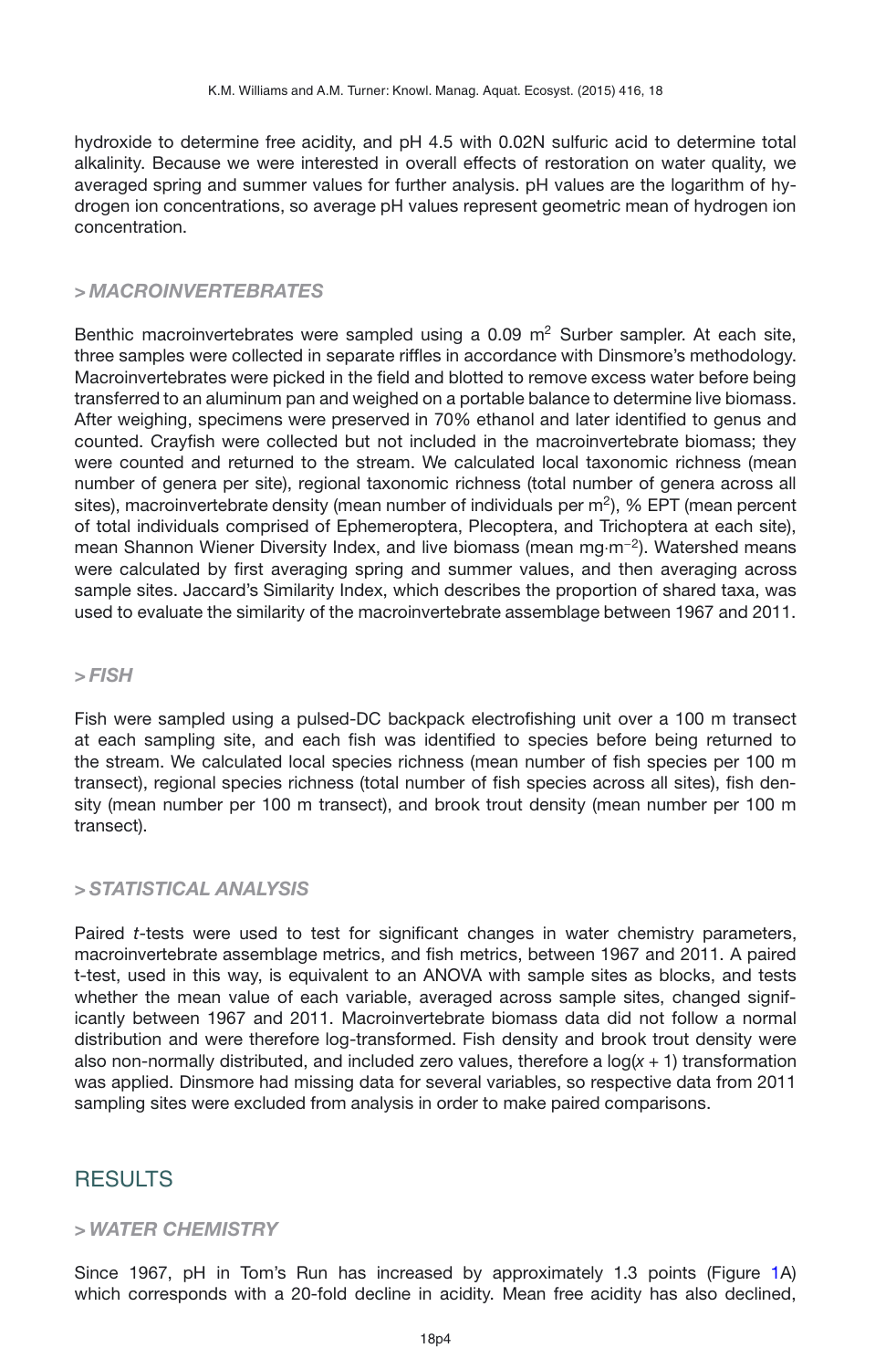

#### <span id="page-4-0"></span>*Figure 1*

*Water chemistry parameters averaged across all sites on Tom's Run in 1967 and 2011. Error bars represent one standard error of the mean; N* = *11 sites for pH, sulfates, and iron, and N* = *7 sites for alkalinity.*

from 23.24 mg·L<sup>-1</sup> CaCO<sub>3</sub> in 1967 to 3.48 mg·L<sup>-1</sup> in 2011. Alkalinity has more than doubled (Figure [1B](#page-4-0)) but is still generally low. Sulfate and iron concentrations have decreased, with a 68% reduction in sulfates (Figure [1C](#page-4-0)), and a 90% reduction in iron (Figure [1D](#page-4-0)). All of these changes in water chemistry parameters are statistically significant (Table [I\)](#page-5-0). Tom's Run is relatively cold (mean temperature = 15.1  $°C$ ) and oxygen saturated (mean dissolved oxygen = 9.25 mg·L<sup>-1</sup>). Temperature and dissolved oxygen have remained very similar to values measured in 1967 (*<*5% difference) and mean values were not significantly different (Table [I\)](#page-5-0).

### *> MACROINVERTEBRATES*

Macroinvertebrate density was substantially higher in 2011 than in 1967, with the mean density increasing from 7 individuals·m−<sup>2</sup> in 1967 to 27 individuals·m−<sup>2</sup> in 2011 (Figure [2A](#page-5-1)). Macroinvertebrate biomass also increased dramatically, from 43 mg·m−<sup>2</sup> in 1967 to 301 mg·m−<sup>2</sup> in 2011, or approximately a 6-fold increase (Figure [2B](#page-5-1)). These increases were both statistically significant (Table [I\)](#page-5-0).

Regional richness, represented by the total number of macroinvertebrate genera found throughout the entire watershed, more than doubled from 25 in 1967 to 63 in 2011. Similarly, local taxonomic richness (mean number of macroinvertebrate genera per sampling site) was much higher in 2011 than in 1967, with a mean increase of 12 genera (Figure [2C](#page-5-1)). Also, the macroinvertebrate assemblage of 2011 was much more diverse than in 1967, with a Shannon Wiener Diversity Index of 2.04 in 2011 versus 0.90 in 1967. These increases in richness and diversity were all statistically significant (Table [I\)](#page-5-0).

The representation of EPT taxa increased from 57.6% in 1967 to 79.3% in 2011, but this increase was not statistically significant (Table [I\)](#page-5-0). Jaccard's Similarity index indicated that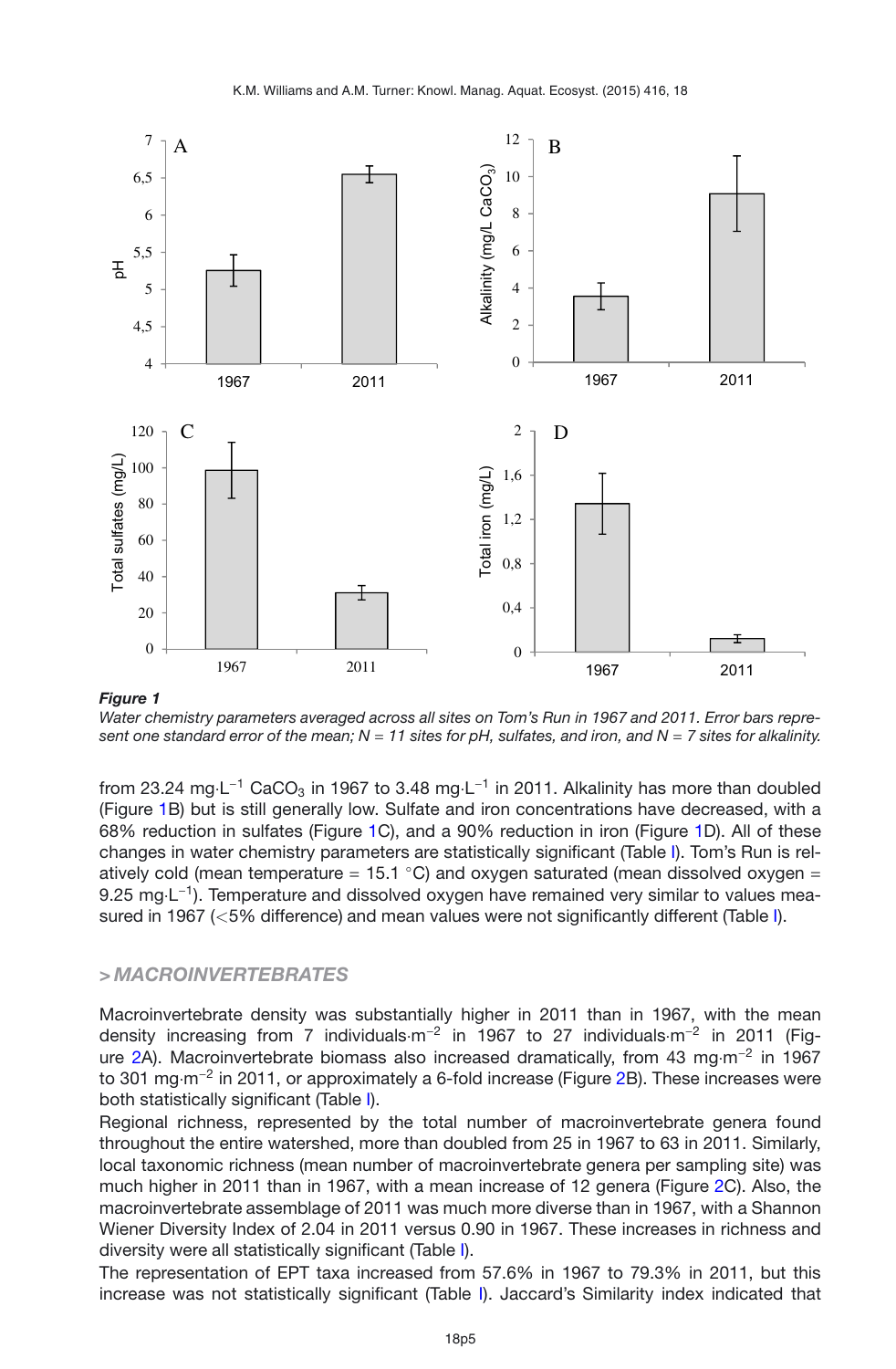#### <span id="page-5-0"></span>*Table I*

*Results of paired sample t-tests comparing watershed means for water chemistry parameters and metrics of macroinvertebrate and fish community structure of Tom's Run between 1967 and 2011.*

|                             | <b>Variable</b>                                                                                                     | t-Statistic                | df                           | p-value   |
|-----------------------------|---------------------------------------------------------------------------------------------------------------------|----------------------------|------------------------------|-----------|
|                             | рH                                                                                                                  | 5.421                      | 10                           | $<$ 0.001 |
|                             | Total iron (mg $\cdot L^{-1}$ )                                                                                     | 3.559                      | 10                           | 0.005     |
|                             | Total sulfates (mg $\cdot L^{-1}$ )                                                                                 | 3.417                      | 10                           | 0.007     |
|                             | Total alkalinity (mg $\cdot$ L <sup>-1</sup> CaCO <sub>3</sub> )                                                    | 5.232                      | 6                            | 0.002     |
|                             | Free acidity (mg $\cdot$ L <sup>-1</sup> CaCO <sub>3</sub> )                                                        | 2.936                      | 10                           | 0.015     |
|                             | Temperature (°C)                                                                                                    | 0.971                      | 10                           | 0.354     |
|                             | Dissolved oxygen $(mg \cdot L^{-1})$                                                                                | 0.790                      | 10                           | 0.448     |
|                             | Macroinvertebrate taxonomic richness<br>(number of genera/site)                                                     | 14.193                     | 10                           | < 0.001   |
|                             | <b>Macroinvertebrate density</b><br>(number of individuals per site)                                                | 5.120                      | 10                           | < 0.001   |
|                             | <b>Macroinvertebrate Shannon</b><br><b>Wiener diversity</b>                                                         | 3.911                      | 10                           | 0.003     |
|                             | $%$ EPT                                                                                                             | 1.453                      | 10                           | 0.117     |
|                             | Macroinvertebrate biomass<br>( $mg \cdot m^{-2}$ )                                                                  | 5.249                      | 10                           | $<$ 0.001 |
|                             | <b>Fish species richness</b><br>(mean number of species/site)                                                       | 12.649                     | 4                            | $<$ 0.001 |
|                             | <b>Fish density</b><br>(mean number of individuals/100 m transect)                                                  | 9.934                      | 4                            | 0.001     |
|                             | <b>Brook trout density</b><br>(mean number/100 m transect)                                                          | 3.750                      | 4                            | 0.020     |
| density (#/m <sup>2</sup> ) | 40<br>400<br>B<br>A<br>Macroinvertebrate<br>biomass (mg/m <sup>2</sup> )<br>300<br>30<br>$20\,$<br>200<br>100<br>10 | Local taxonomic<br>ichness | 20<br>C<br>15<br>$10\,$<br>5 |           |

#### *Figure 2*

Macroinvertebrate

Macroinvertebrate

 $\Omega$ 

1967 2011

*Macroinvertebrate data averaged across sampling sites on Tom's Run in 1967 and 2011. Error bars represent one standard error of the mean; N* = *11 sites. Macroinvertebrate taxonomic richness is the mean local richness (# taxa / site).*

1967 2011

<span id="page-5-1"></span> $\mathbf 0$ 

1967 2011

 $\boldsymbol{0}$ 

just 26% of the genera collected were shared in the sample years. The stonefly, Leuctridae *Leuctra,* was the most common genus collected in both surveys. Other dominant genera collected in both surveys included the caddisfly Hydropsychidae *Hydropsyche*, the stonefly Nemouridae *Amphinemura*, and the non-biting midge Chironomidae *Chironominae*. Overall, the identity of the dominant taxa was surprisingly similar in 1967 and 2011 (Table [II\)](#page-6-0), and the major change in macroinvertebrate species composition is attributable to addition of numerous taxa in 2011.

#### *> FISH*

Regional richness of fish more than doubled between sampling years, increasing from 3 species collected throughout the entire watershed in 1967 to 7 in 2011. Similarly, local taxonomic richness was higher in 2011 than in 1967, with a mean increase of 4 species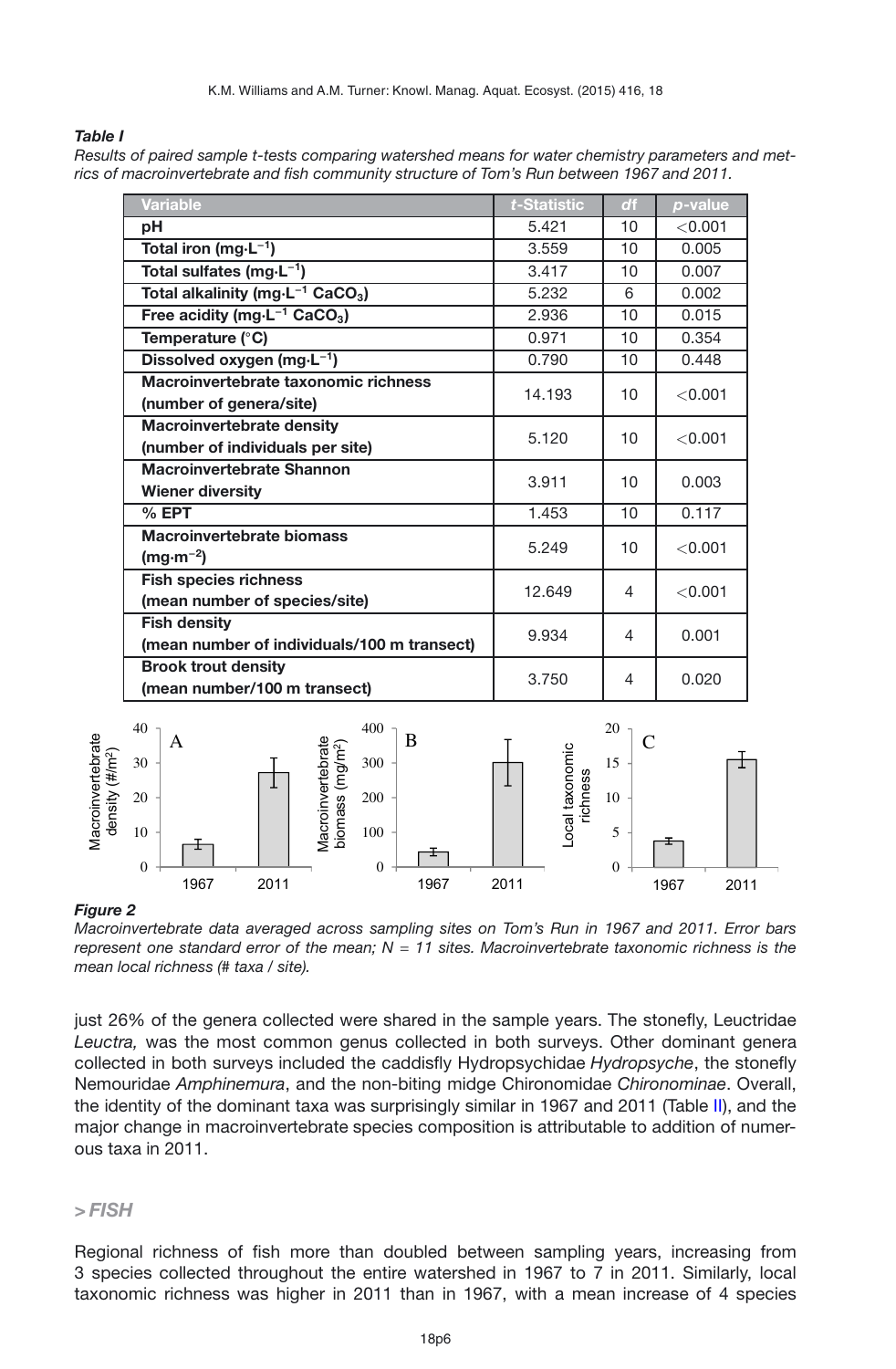#### <span id="page-6-0"></span>*Table II*

*Ten most abundant macroinvertebrate genera collected from Tom's Run in 1967 and 2011. Data from spring and summer samples have been pooled.*

<span id="page-6-1"></span>

| 1967-Most dominant taxa    | % of total | 2011-Most dominant taxa     | % of total |
|----------------------------|------------|-----------------------------|------------|
| Leuctridae Leuctra         | 33.4       | Leuctridae Leuctra          | 30.48      |
| Chironomidae "A"           | 30.64      | Hydropsychidae Hydropsyche  | 11.43      |
| Nemouridae Amphinemura     | 14.68      | Philopotamidae Dolophilodes | 7.77       |
| Hydropsychidae Hydropsyche | 7.02       | Nemouridae Amphinemura      | 6.4        |
| Simuliidae Simulium        | 3.19       | Chironomidae Chironominae   | 4.01       |
| Sialidae Sialis            | 17         | Simuliidae Prosimulium      | 3.81       |
| Rhyacophilidae Rhyacophila | 1.7        | Chloroperlidae Alloperla    | 3.03       |
| Chironomidae "B"           | 1.06       | <b>Baetidae Baetis</b>      | 3.03       |
| Oligochaeta                | 1.06       | Tipulidae Dicranota         | 2.54       |
| Limnephilidae              | 0.85       | Heptageniidae Epeorus       | 2.3        |



#### *Figure 3*

*Fish data averaged across sampling sites on Tom's Run in 1967 and 2011. Error bars represent one standard error of the mean; N* = *5 sites. Fish species richness is the mean local richness (# species/100 m transect).*

#### <span id="page-6-2"></span>*Table III*

*Species composition of fish sampled from Tom's Run in 1967 and 2011. Stocked brook trout were excluded from this analysis.*

| 1967                | $%$ of total | 2011                | $\%$ of total    |
|---------------------|--------------|---------------------|------------------|
| <b>Brook trout</b>  | 66.7         | Blacknose dace      | 39.1             |
| <b>Creek chub</b>   | 20.0         | Mottled sculpin     | 32.2             |
| <b>White sucker</b> | 13.3         | <b>Brook trout</b>  | 17.8             |
|                     |              | <b>White Sucker</b> | 6.5              |
|                     |              | Creek chub          | $\overline{3.0}$ |
|                     |              | Pumpkinseed sunfish | 1.2              |
|                     |              | Largemouth bass     | 0.3              |

per 100 m transect (Figure [3A](#page-6-1)). Mean fish density, or the number of individuals collected per 100 m transect, was much higher in 2011 than in 1967, with the mean increasing from 3 to 69 fish (Figure [3B](#page-6-1)). Lastly, the density of brook trout was also substantially higher in 2011, with the mean increasing from 2 to 14 per 100 m transect, or a 5.8-fold increase (Figure [3C](#page-6-1)). Increases in local taxonomic richness, fish density, and brook trout density were all statistically significant (Table [I\)](#page-5-0). The dominant fish species collected in 1967 was the brook trout, an acid tolerant species (Table [III\)](#page-6-2). The dominant species collected in 2011 were the blacknose dace and mottled sculpin, species that are relatively intolerant to acidity (Table [III\)](#page-6-2).

### **DISCUSSION**

Our study shows that water quality has improved significantly throughout the Tom's Run watershed following the implementation of AMD remediation efforts. Between 1967 and 2011, mean pH and alkalinity increased, and mean free acidity, sulfate, and iron concentrations declined. Biological recovery can be highly variable and contingent on factors other than water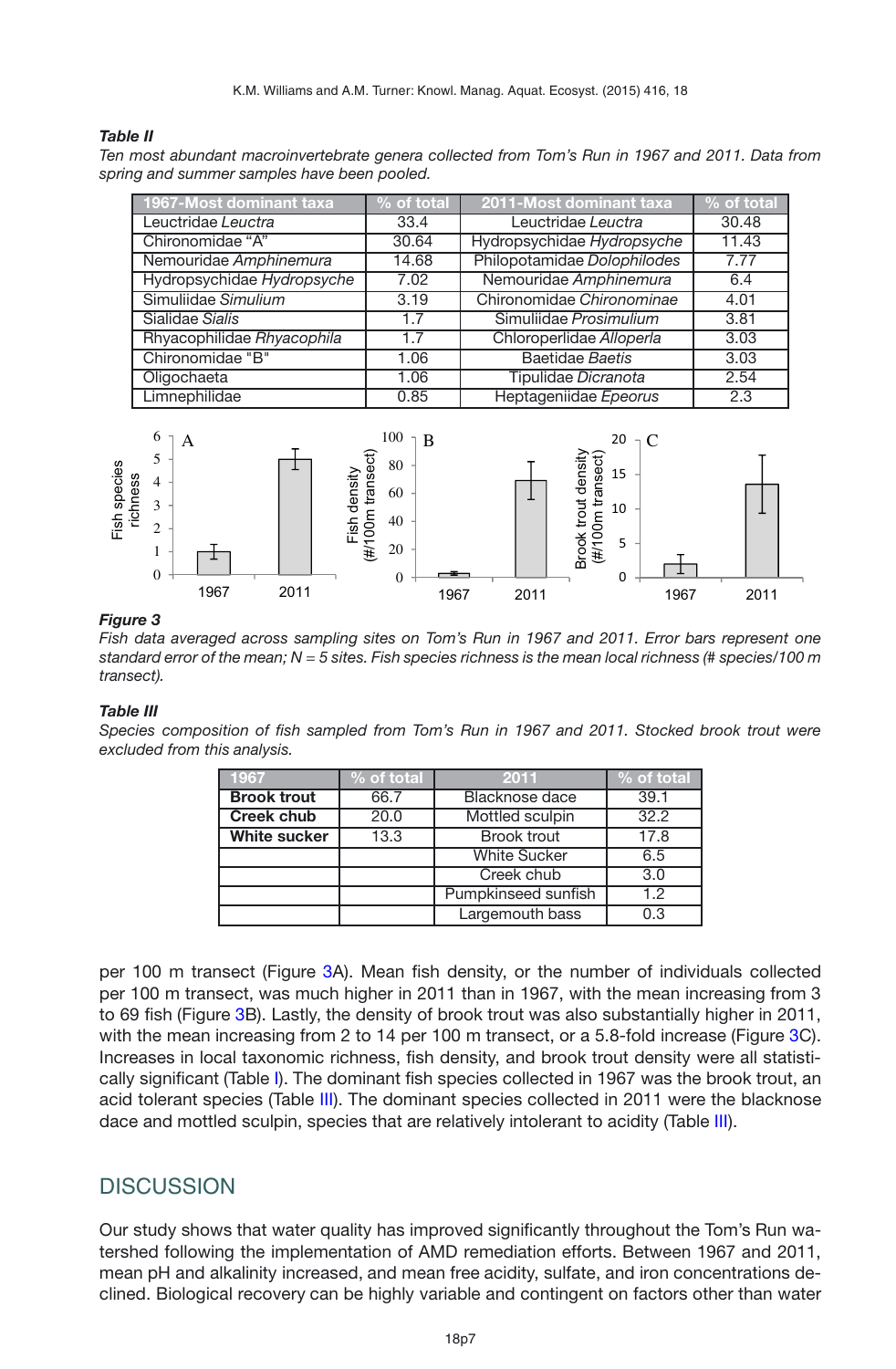chemistry (*e*.*g*. Louhi *et al*., [2011;](#page-10-7) Sundermann *et al*., [2011](#page-10-8), Johnson *et al.*, [2014\)](#page-10-9), but the results of our study also show large improvements in most aspects of the biological community of our study system. Local macroinvertebrate taxonomic richness, mean macroinvertebrate density, mean live biomass, and Shannon Wiener diversity index were all significantly higher in 2011 (post-restoration) than in 1967 (pre-restoration), and regional taxonomic richness throughout the watershed more than doubled after remediation efforts were implemented. These results are consistent with studies showing that degradation of water quality from AMD is typically associated with a reduction in the diversity and abundance of macroinvertebrates (Tomkiewicz and Dunson, [1977;](#page-10-10) Kimmel, [1983\)](#page-10-11), and studies demonstrating biological recovery from AMD following restoration (Nelson and Roline, [1996](#page-10-12); Gunn *et al*., [2010\)](#page-9-7).

Although many of the studies of recovery from AMD are of limited temporal and spatial scale, there are several notable exceptions in the recent literature. Studies that encompass entire watersheds include Bott *et al*., [2012,](#page-9-8) Kruse *et al*., [2013,](#page-10-13) and Johnson *et al*., [2014](#page-10-9). Interestingly, one of the conclusions drawn from all three of these studies is that the spatial scale of recovery depended on the variable under consideration. Water quality improvements were evident a short distance from treatment sites, but community and ecosystem level patterns and processes required larger zones of recovery. There are fewer studies of AMD recovery that encompass a decadal or longer time scale, with the long-term study of Swatara Creek (*e.g.* Cravotta *et al*., [2010\)](#page-9-9) being a notable example. Cravotta *et al*. found that temporal trends also depend on the variable measured, as water quality improved more quickly than did the structure and function of the biological community. Our study encompasses perhaps the longest time frame (44 years) of any of the AMD recovery studies, and the robust biological recovery we document here may be a product of the long time span involved.

The EPT metric is often calculated because mayflies, stoneflies, and caddisflies are assumed to be intolerant of pollution and thus indicators of high quality aquatic environments (Plafkin *et al*., [1989;](#page-10-14) Bain *et al*., [2000\)](#page-9-10). However, we found that the % EPT increased only modestly between 1967 and 2011 and that the difference was not statistically significant. Contrary to the presumption that the EPT index represents intolerant taxa, two of the dominant taxa in Tom's Run in both 1967 and 2011, *Leuctra* and *Amphinemura,* are moderately acid-tolerant (Sutcliffe and Hildrew, [1989](#page-10-15); Dangles *et al*., [2004](#page-9-11)) and thus their numbers did not decline when the stream was polluted. In Tom's Run, metrics of abundance, biomass, richness, and diversity were sensitive indicies for detecting changes in water quality, but metrics based on species composition were insensitive indicators of improvement. Thus, we suggest that EPT and other indicies of biotic integrity based on the identity of the dominant species be used with caution.

It is interesting to note that although the identity of the dominant macroinvertebrate taxa collected were relatively similar both pre- and post-restoration, overall, only 26% of the genera were shared. The five most dominant taxa in 1967 remained among the top six in 2011, but many additional taxa were added following restoration. This shows that the dominant taxa in Tom's Run have not been replaced by less-tolerant taxa as water quality improved. Instead, enhanced water quality has allowed numerous additional macroinvertebrate taxa, including intolerant taxa, to colonize the system. Changes in species composition along environmental gradients can follow two different patterns, either the addition of more species (nestedness), or the replacement with new species (turnover) (Matthews, [1998\)](#page-10-16). Thus, considering the trajectory of recovery as an environmental gradient, our macroinvertebrate community appears to show signficant nestedness along the recovery gradient, but not significant turnover (sensu Leibold and Mikkelson, [2002](#page-10-17)).

Dinsmore found only 3 species of fish when he surveyed Tom's Run in 1967 before the implementation of remediation efforts, which is consistent with studies that show streams affected by AMD tend to have lower overall abundance and diversity of fish (Kimmel and Argent, [2010\)](#page-10-18). After restoration, the fish community rebounded, as evidenced by a doubling in watershed-level richness (7 species), and substantially higher local fish species richness, fish density, and brook trout density. Thus, remediation efforts were successful in allowing for recolonization of several additional taxa and in promoting a large increase in fish abundance.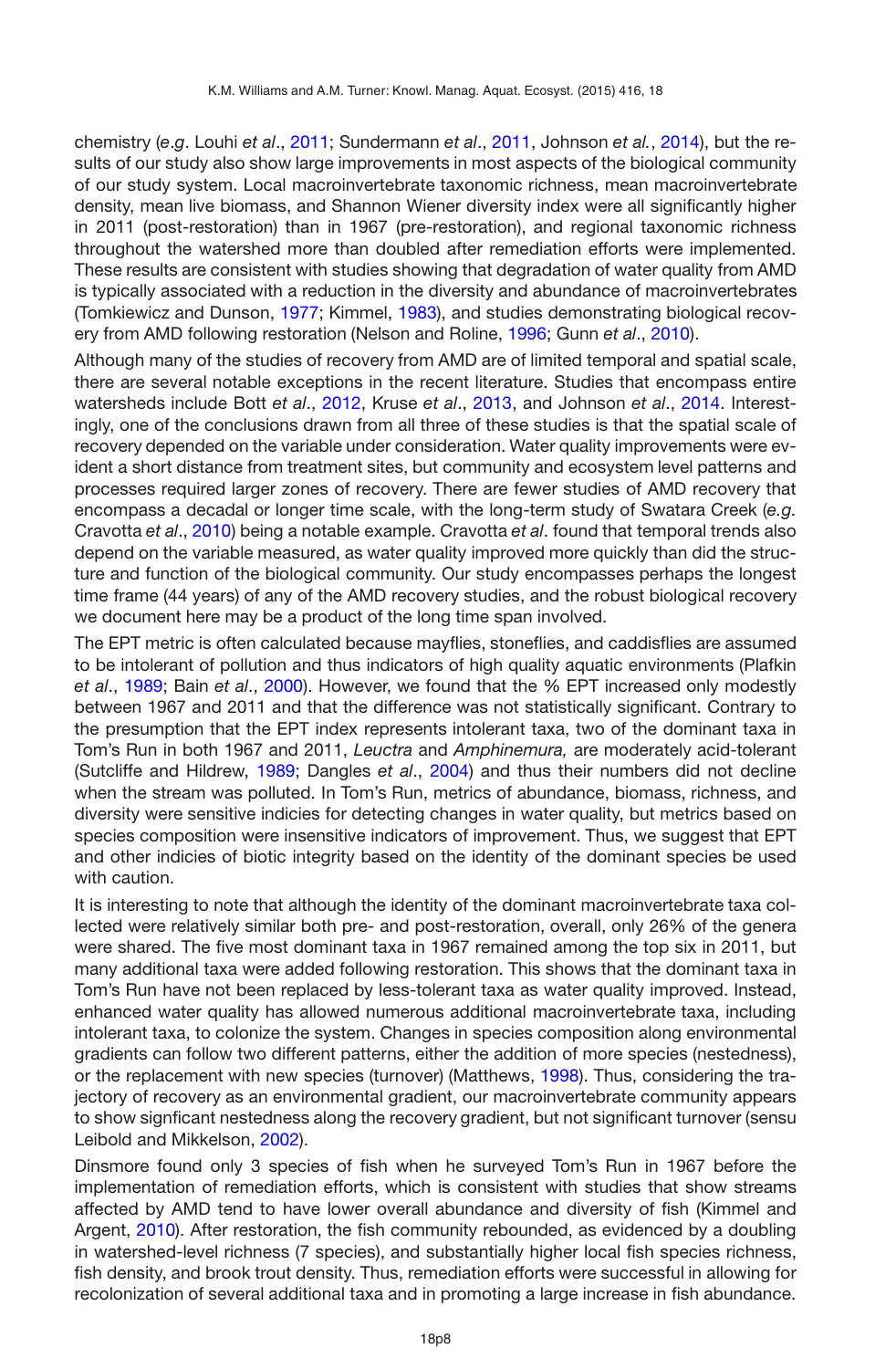As with the macroinvertebrate community, the fish species present in 1967 remained abundant in 2011, showing that enhanced water quality allowed for the addition of more fish species into the system (nested assemblages), as opposed to promoting species turnover.

Without knowledge of stream conditions in Tom's Run prior to pollution by AMD, we cannot quantitatively evaluate resilience, *i.e.* whether remediation efforts have allowed Tom's Run to return to its pre-disturbance state; however, several lines of evidence suggest that Tom's Run has met widely accepted criteria for recovery. Tom's Run is currently meeting all state and federal criteria for its designated uses (*e*.*g*. Clean Water Act standards), and based on the presence of a naturally reproducing population of wild brook trout, has been designated by the Commonwealth of Pennsylvania as a Wild Trout Stream. In addition, our personal observations indicate that the stream is similar to other relatively undisturbed, coldwater streams in the region in terms of water chemistry parameters, macroinvertebrate community structure, and fish abundance and diversity.

It is difficult to evaluate the role of specific reclamation activities in the restoration of Tom's Run because a variety of remediation efforts have been implemented, and because there is some evidence that over time AMD discharges will attenuate without abatement efforts as acid-forming minerals are depleted from exposed overburden. Studies have found significantly lower pollution loads after approximately 40 years in untreated watersheds (Wood *et al*., [1999\)](#page-11-3), and a reduction in acidity at a rate of about 2% per year (Mack *et al*., [2010](#page-10-19)). Thus, it is possible then that the water quality improvements in Tom's Run are at least in part due to the natural depletion of exposed pyrite.

Several factors predisposed the Tom's Run restoration project to success, whereas other similar projects have failed. First, restoration activities were conducted at the scale of the entire watershed. Too often, stream restoration projects apply reach-scale solutions to catchmentscale problems (Bernhardt and Palmer, [2011\)](#page-9-12). Second, restoration activities targeted the ultimate cause of pollution: abandoned mines and abandoned gas and oil wells. Restoration projects sometimes attempt to implement solutions that do not address the root cause of the loss of ecological functions, with an example being the habit of employing structural enhancements to increase habitat heterogeneity in streams that are actually suffering from chemical degradation (Walsh *et al*., [2005](#page-11-4)). Finally, it is important to acknowledge that Dinsmore's data show that Tom's Run was only moderately degraded by AMD, with a mainstem pH mean of 5.26 and mean iron concentration of 1.3 mg·L−<sup>1</sup> in 1967. Indeed, the large effort directed at remediation in the 1970s was motivated in part by Dinsmore's assessment that Tom's Run was a recoverable ecosystem. More severely polluted streams will be more difficult to restore, and it is not yet known whether streams severely degraded by AMD can recover over a several decadal time scale with current remediation methods. This result does highlight, however, the wisdom of prioritizing AMD restoration efforts such that moderately degraded systems are addressed first, as these are the streams that are the most promising candidates for successful remediation.

The number of stream restoration projects undertaken within both Europe and the U.S.A. has grown exponentially in the last decade, and large sums of money are expended annually on stream and river restoration efforts (Bernhardt *et al*., [2005](#page-9-13)). Given the large effort expended on restoration, there are relatively few studies in the peer reviewed literature evaluating the success of restoration efforts (Brooks and Lake, [2007;](#page-9-14) Louhi *et al*., [2011\)](#page-10-7). Furthermore, published studies of restoration often encompass only limited spatial and temporal scales (Palmer, [2009\)](#page-10-20). In order to carefully evaluate the extent to which restoration projects are successful in restoring water quality, data need to be collected both before and after restoration, and more monitoring needs to occur at larger scales (Muotka *et al*., [2002](#page-10-21)).

In sum, our data suggest that with appropriate remediation efforts and time, streams affected by AMD can successfully recover. As stream restoration efforts continue to expand, it is important that quantitative monitoring of a variety of response variables, both pre- and postrestoration, is implemented. Further, sampling programs that are conducted over broad spatial and temporal scales will yield more meaningful information than narrowly focused studies.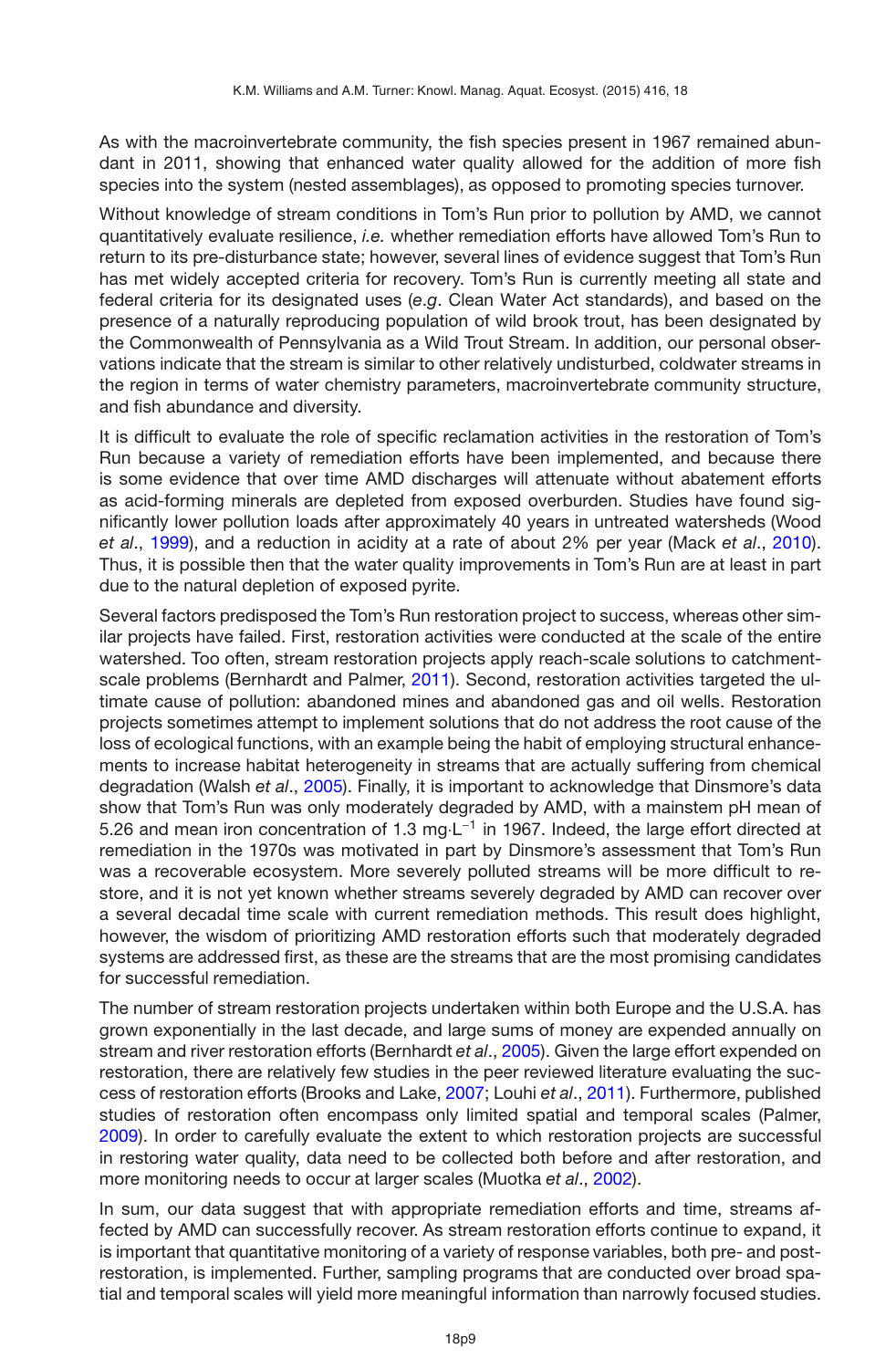Effective restoration ultimately hinges on the application of sound ecological principles, and effective monitoring programs need to play a key role in this important work.

### ACKNOWLEDGEMENTS

We would like to thank Dale Luthringer, Environmental Educator for Cook Forest State Park, for his participation and guidance in this project. We would also like to thank the following individuals for their involvement in sampling and/or revisions of earlier drafts of this manuscript: Heather Mitchell, Alicia Wells, Chris Roskosh, Josh Martz, Andrea Roessing, Randi Tyler, Matt Gordon, Joe Fiedor, Lucas Brown, Daniel Williams, and Elaine Williams.

## **REFERENCES**

- <span id="page-9-0"></span>Akcil A. and Koldas S., 2006. Acid mine drainage (AMD): causes, treatment and case studies. *J. Clean. Prod., 14,* 1139–1145.
- <span id="page-9-3"></span>Alvial I.E., Tapia D.H., Castro M.J., Duran B.C. and Verdugo C.A., 2012. Analysis of benthic macroinvertebrates and biotic indices to evaluate water quality in rivers impacted by mining activities in northern Chile. *Knowl. Manag. Aquat. Ecosyst.*, 407, 01.
- <span id="page-9-6"></span>APHA, 1998. Standard Methods for the Examination of Water and Wastewater, 20th edition. American Public Health Association, Washington, D.C.
- <span id="page-9-10"></span>Bain M.B., Harig A.L., Louchs D.P., Goforth R.R. and Mills K.E., 2000. Aquatic ecosystem protection and restoration: advances in methods for assessment and evaluation. *Environ. Sci. Policy, 3,* S89–S98.
- <span id="page-9-12"></span>Bernhardt E.S. and Palmer M.A., 2011. River restoration: the fuzzy logic of repairing reaches to reverse catchment scale degradation. *Ecol. Appl., 21,* 1926–1931.
- <span id="page-9-13"></span>Bernhardt E.S., Palmer M.A., Allan J.D., Alexander G., Barnas K., Brooks S., Carr J., Clayton S., Dahm C., Follstad-Shah J., Galat D., Gloass S., Goodwin P., Hart D., Hassett B., Jenkinson R., Katz S., Kondolf G.M., Lake S., Lave R., Meyer J. L., O'Donnell T.K., Pagano L., Powell B. and Sudduth E., 2005. Synthesizing U.S. river restoration efforts. *Science, 308,* 636–637.
- <span id="page-9-8"></span>Bott T.L., Jackson J.K., McTammany M.E., Newbold J.D., Rier S.T., Sweeney B.W. and Battle J.M., 2012. Abandoned coal mine drainage and its remediation: impacts on stream ecosystem structure and function. *Ecol. Appl., 22,* 2144-2163.
- <span id="page-9-14"></span>Brooks S.S. and Lake P.S., 2007. River restoration in Victoria, Australia: change is in the wind, and none too soon. *Restor. Ecol., 15,* 584–591.
- <span id="page-9-9"></span>Cravotta C.A. III, Brightbill R.A. and Langland M.J., 2010. Abandoned mine drainage in the Swatara Creek Basin, Southern Anthracite Coalfield, Pennsylvania, USA: 1. Stream water quality trends coinciding with the return of fish. *Mine Water Environ., 29*, 176–199.
- <span id="page-9-11"></span>Dangles O., Malmqvist B. and Laudon H., 2004. Naturally acid freshwater ecosystems are diverse and functional: evidence from boreal streams. *Oikos, 104,* 149–155.
- <span id="page-9-1"></span>DeNicola D.M. and Stapleton M.G., 2002. Impact of acid mine drainage on benthic communities in streams: the relative roles of substratum vs. aqueous effects. *Environ Pollut., 119,* 303–315.
- Dinsmore B., 1968. The Aquatic Ecology of Tom's Run, Clarion County, Pennsylvania- Preceding Watershed Reclamation. Report to the Pennsylvania Department of Mines and Mineral Industries, Bureau of Coal Research, and the Pennsylvania Department of Health, Bureau of Sanitary Engineering.
- <span id="page-9-2"></span>Gerhardt A., De Bisthoven L.J. and Soares A., 2004. Macroinvertebrate response to acid mine drainage: community metrics and on-line behavioural toxicity bioassay. *Environ. Pollut., 130,* 263–274.
- <span id="page-9-7"></span>Gunn J., Sarrazin-Delay C., Wesolek B., Stasko A. and Szkokan-Emilson E., 2010. Delayed recovery of benthic macroinvertebrate communities in Junction Creek, Sudbury, Ontario, after the diversion of acid mine drainage. *Hum. Ecol. Risk Assess., 16,* 901–912.
- <span id="page-9-5"></span>Hedin R.S., 2001. Restoration of Little Hefren Run, Cook Forest State Park. Final Report. [http://www2.](http://www2.datashed.org/sites/default/files/little_hefren_final_report.pdf) [datashed.org/sites/default/files/little\\_hefren\\_final\\_report.pdf.](http://www2.datashed.org/sites/default/files/little_hefren_final_report.pdf)
- <span id="page-9-4"></span>Henry T.B., Irwin E.R., Grizzle J.M., Wildhaber M.L. and Brumbaugh W.G., 1999. Acute toxicity of an acid mine drainage mixing zone to juvenile bluegill and largemouth bass. *Trans. Am. Fish. Soc., 128,* 919–928.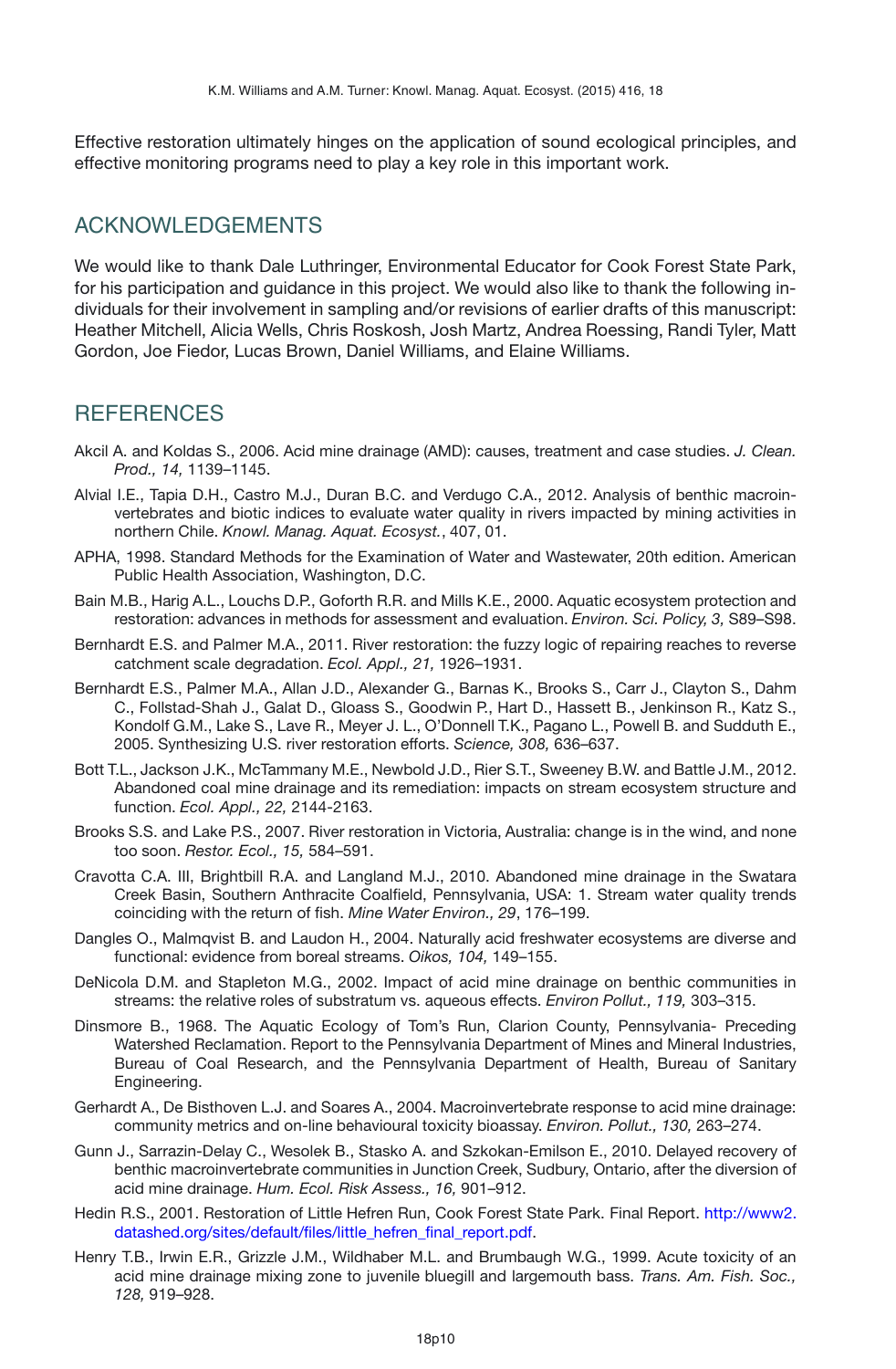- <span id="page-10-1"></span>Herlihy A.T., Kaufmann P.R. and Mitch M.E., 1990. Regional estimates of acid mine drainage impact on streams in the Mid-Atlantic and Southeastern United States. *Water, Air, Soil Pollut., 50,* 91–107.
- <span id="page-10-3"></span>Jacobs J.A., Lehr J.H. and Testa S.M., 2014. Acid Mine Drainage, Rock Drainage, and Acid Sulfate Soils: Causes, Assessment, Prediction, Prevention, and Remediation. John Wiley & Sons, 504 p.
- <span id="page-10-2"></span>Johnson D.B., 2003. Chemical and microbiological characteristics of mineral spoils and drainage waters at abandoned coal and metal mines. *Water, Air, Soil Pollut. F. 3,* 47–66.
- <span id="page-10-4"></span>Johnson D.B. and Hallberg K.B., 2005. Acid mine drainage remediation options: a review. *Sci. Total Environ., 38,* 3–14.
- <span id="page-10-9"></span>Johnson K.S., Thompson P.C., Gromen L. and Bowman J., 2014. Spatial patterns in macroinvertebrate recovery and leaf litter breakdown in an acid mine impacted stream treated with an active alkaline doser. *Environ. Monit. Assess., 186,* 4111–4127.
- <span id="page-10-11"></span>Kimmel W.G., 1983. The impact of acid mine drainage on the stream ecosystem. *In*: Majumdar S.K. and Miller W.W. (eds.). Pennsylvania Coal: Resources, Technology and Utilization, Pennsylvania Academy of Science, Easton, PA.
- <span id="page-10-18"></span>Kimmel W.G. and Argent D.G. 2010. Stream fish community responses to a gradient of specific conductance. *Water, Air, Soil Pollut., 206,* 49–56.
- <span id="page-10-13"></span>Kruse N.A., DeRose L., Korenowsky R., Bowman J.R., Lopez D., Johnson K.S. and Rankin E., 2013. The role of remediation, natural alkalinity sources and physical stream parameters in stream recovery. *J. Environ. Manage., 128,* 1000–1011.
- <span id="page-10-17"></span>Leibold M.A. and Mikkelson G.M., 2002. Coherence, species turnover, and boundary clumping: elements of meta-community structure. *Oikos, 97*, 237–250.
- <span id="page-10-7"></span>Louhi P., Mykrä H., Paavola R., Huusko A., Vehanen T., Mäki-Petäys A. and Muotka T., 2011. Twenty years of stream restoration in Finland: little response by benthic macroinvertebrate communities. *Ecol. Appl. 21,* 1950–1961.
- <span id="page-10-19"></span>Mack B., McDonald L.M. and Skousen J., 2010. Acidity decay of above-drainage underground mines in West Virginia. *J. Environ. Qual. 39,* 1043–1050.
- <span id="page-10-16"></span>Matthews W.J., 1998. Patterns in freshwater fish ecology. Chapman and Hall, New York, 756 p.
- <span id="page-10-5"></span>Merritt G.L. and Emrich G.H., 1970. The need for a hydrogeologic evaluation in mine drainage abatement program: a case study: Tom's Run, Clarion County, Pennsylvania. Bureau of Sanitary Engineering, Pennsylvania Department of Health. Paper presented before the Third Symposium on Coal Mine Drainage Research.
- <span id="page-10-21"></span>Muotka T., Paavola R., Haapala A., Novikmec M. and Laasonen P., 2002. Long-term recovery of stream habitat structure and benthic invertebrate communities from in-stream restoration. *Biol. Conserv., 105,* 243–253.
- <span id="page-10-12"></span>Nelson S.M. and Roline R.A., 1996. Recovery of a stream macroinvertebrate community from mine drainage disturbance. *Hydrobiologia, 339,* 73–84.
- <span id="page-10-20"></span>Palmer M.A., 2009. Reforming watershed restoration: science in need of application and applications in need of science. *Estuar. Coast, 32,* 1–17.
- <span id="page-10-14"></span>Plafkin J.L., Barbour M.T., Porter K.D., Gross S.K. and Hughes R.M., 1989. Rapid bioassessment protocols for use in streams and rivers: benthic macro-invertebrates and fish. EPA/444/ 4-89-001. United States Environmental Protection Agency, Washington, D.C.
- <span id="page-10-0"></span>Simate G.S. and Ndlovu. 2014. Acid mine drainage: challenges and opportunities. *J. Environ. Chem. Eng., 2*, 1785–1803.
- <span id="page-10-6"></span>Stafford S., Weaver T.J. and Hedin R.S., 2004. Geochemistry, hydrology, and effects from the plugging of artesian flows of acid mine drainage: Clarion River Watershed, Northwestern Pennsylvania. In National Meeting of the American Society of Mining and Reclamation. Morgantown, WV: The American Society of Mining and Reclamation.
- <span id="page-10-8"></span>Sundermann A., Stoll S. and Haase P., 2011. River restoration success depends on the species pool of the immediate surroundings. *Ecol. Appl., 21,* 1962–1971.
- <span id="page-10-15"></span>Sutcliffe D.W. and Hildrew A.G., 1989. Invertebrate communities in acid streams. *In*: Morris R., *et al*. (eds.), Acid toxicity and aquatic animals. Society for Experimental Biology Seminar Series, Vol. 34, Cambridge University Press, pp. 13–30.
- <span id="page-10-10"></span>Tomkiewicz S.M. and Dunson W.A., 1977. Aquatic insect diversity and biomass in a stream marginally polluted by acid mine drainage. *Water Res., 11,* 397–402.